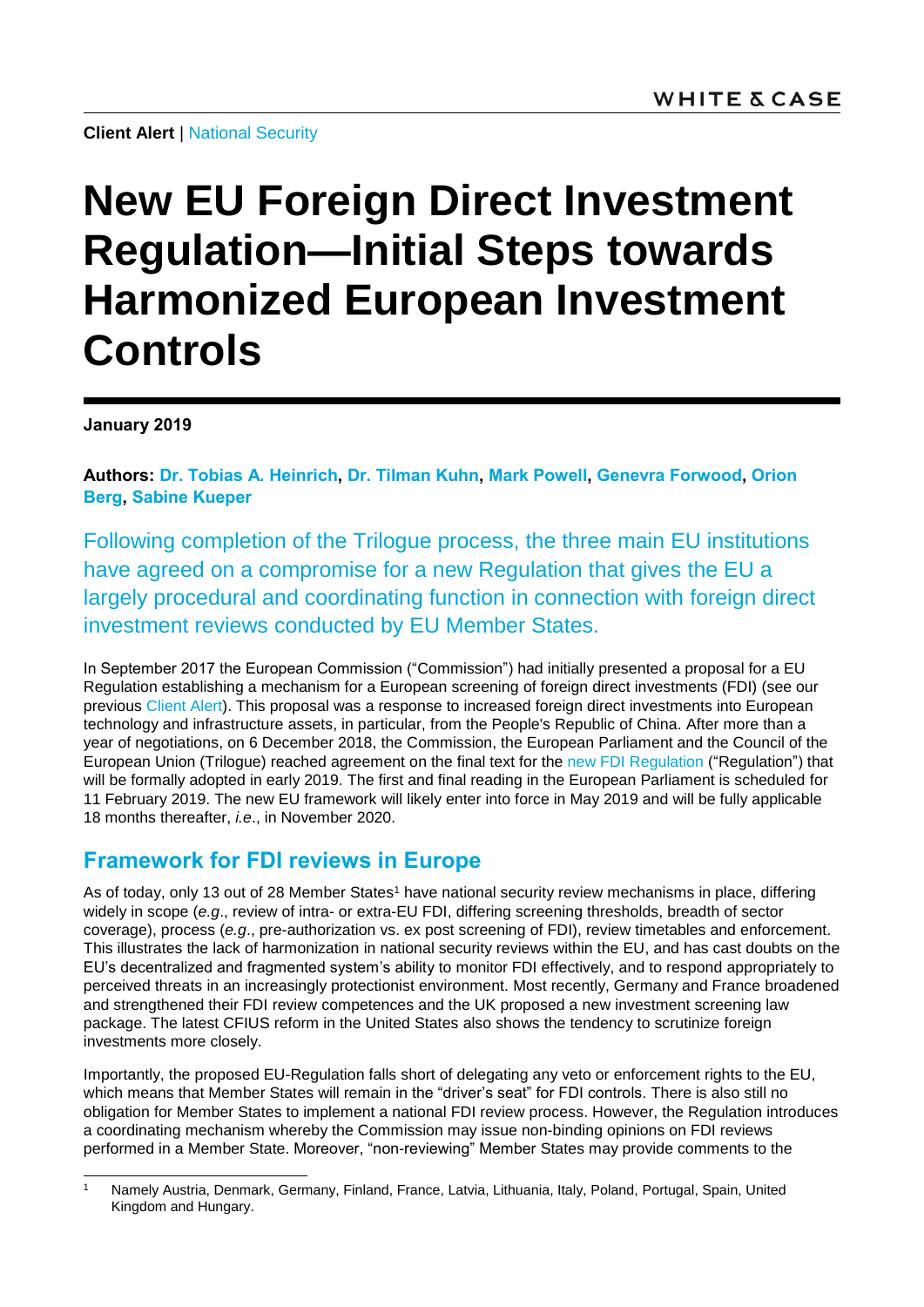"reviewing" Member States. The practical impact will therefore be largely procedural, leading to more red tape, longer review processes and more "players" getting involved in investments by non EU-investors. The final "say" in relation to any FDI undergoing screening or any related measure remains the sole responsibility of the Member States conducting reviews pursuant to their national FDI screening procedures.

## **The new EU framework for FDI reviews**

#### **Review Criteria**

The Regulation stipulates that investment reviews, where applicable, should revolve around the baseline substantive criteria of "security and public order" only. While these terms stem from the EU treaties, the European Court of Justice has clarified their meaning and the pertinent criteria only at a high level, with a substantial degree of discretion left to Member States as regards the terms' application. The Regulation now specifies certain factors that the Member States or the Commission may take into consideration in determining whether a foreign investment is likely to affect security or public order. More specifically, it provides a nonbinding and non-exhaustive list of sector-specific assets and technologies with regard to which FDI may be problematic, and certain other critical effects FDI may have, including, *inter alia*:

- critical infrastructure, whether physical or virtual, including energy, transport, water, health, communications, media, data processing or storage, aerospace, defense, electoral or financial infrastructure, as well as sensitive facilities and investments in land and real estate, crucial for the use of such infrastructure;
- critical technologies and dual-use items as defined in Article 2.1 of Regulation (EC) No 428/2009, including artificial intelligence, robotics, semiconductors, cybersecurity, quantum technology, aerospace, defense, energy storage, nuclear technologies, nanotechnologies and biotechnologies;
- supply of critical inputs, including energy or raw materials, as well as food security;
- access to sensitive information, including personal data, or the ability to control such information; and
- the freedom and pluralism of the media.

The Member States may also consider in their "threat assessment" whether a foreign government (including state bodies or armed forces) directly or indirectly – e.g., through ownership structures or "significant funding" – controls the acquirer (Article 4(2)(a)). This additional criterion is a response to the increased volume of investments backed by state-owned enterprises and state-supported funding, in particular from the PRC.

The Regulation does not specify the legal effects of the above criteria, in particular given that Member States will not be legally required to build those into their respective FDI review rules. The main effect is therefore likely to be that such criteria may be addressed by the Commission and / or other Member States as part of the new cooperation mechanism, and may be given due consideration by the reviewing Member States.

#### **Cooperation Mechanism between the European Commission and Member States**

One of the most significant changes to the existing national review mechanisms throughout the EU will be the new role of the Commission and of other Member States based on the cooperation mechanism under Art. 6 and 7. Member States will be required to inform the Commission and other Member States of any ongoing FDI review. The notification may include a list of other Member States whose security or public order is deemed likely to be affected.

Where the Commission considers that an FDI is likely to affect security or public order in more than one Member State or has additional relevant information in relation to that FDI, it may issue an opinion addressed to the reviewing Member State irrespective of whether other Member States have provided comments which they are entitled to do under the Regulation as well. If at least one third of the Member States consider that an FDI is likely to affect their security or public order, the Commission shall issue an opinion where justified. Any Member State may also request the Commission to issue an opinion if it duly considers that FDI is likely to affect its security or public order.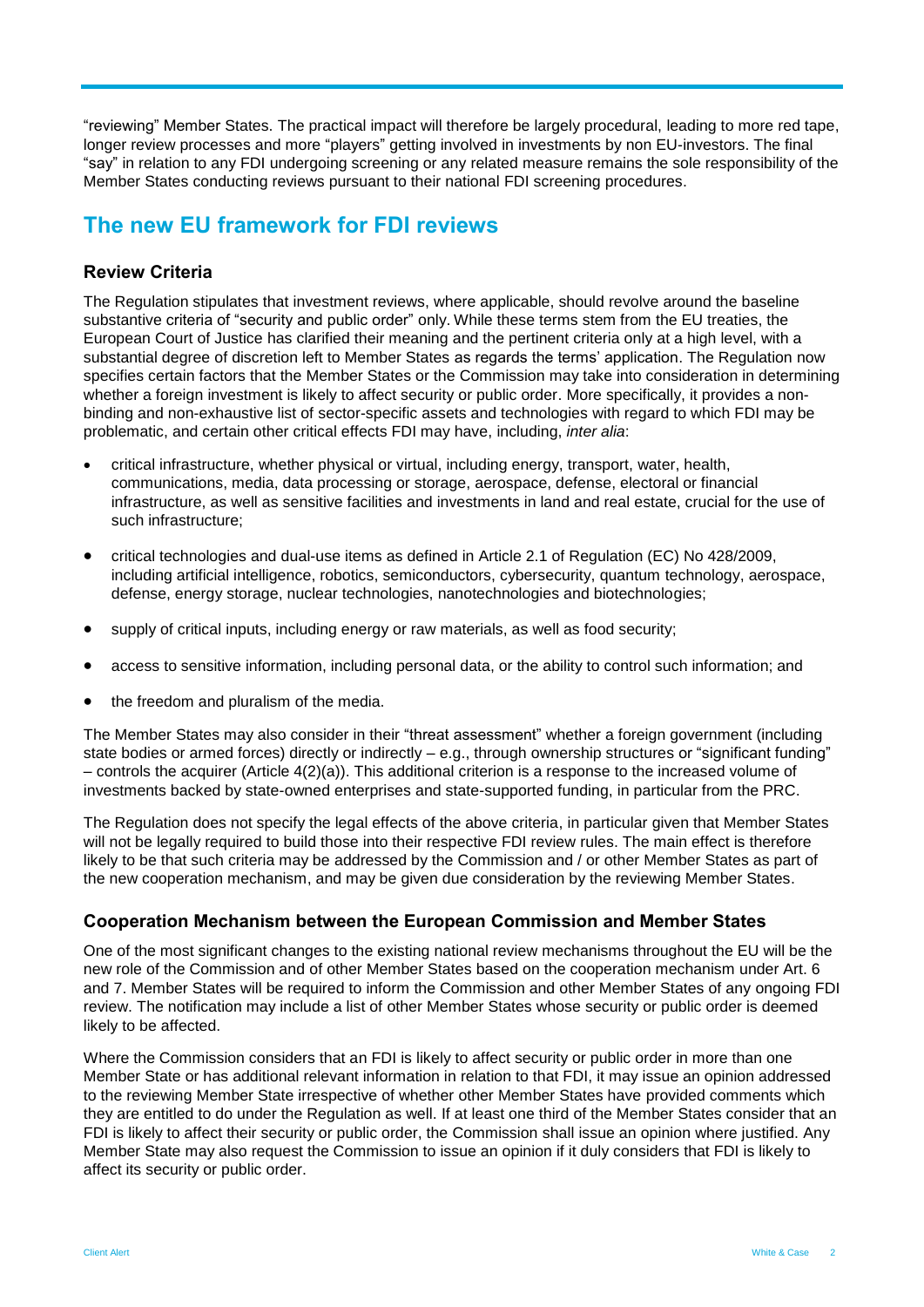The same procedure will be implemented if an FDI is planned or completed in a Member State that is not conducting an FDI review, either because the relevant thresholds are not met or because it does not have an FDI regime. The Regulation implements the same rights for the other Member States and the Commission in those cases as well. This will be particularly relevant for holding company jurisdictions like Luxembourg and the Netherlands which have not adopted FDI review regimes at all. The FDI rules in other jurisdictions may still apply in case of indirect investments by operation of national laws if assets held in those jurisdictions fulfill the relevant asset tests or other criteria which allow those Member States to perform their own review.

Should the Commission qualify a transaction as likely to affect projects or programs with significant EU funding that are listed exhaustively in Annex 1 of the Regulation (e.g., Galileo, Copernicus, trans-European Networks, etc.), it may also issue an opinion.

The Member State in which the FDI screening takes place shall give *due consideration* to the other Member States' comments and to the Commission's opinion, even though neither of these are binding. The ultimate decision on the clearance of a transaction rests solely with the reviewing Member State. It is not yet clear whether the opinion or comments provided by a Member States and the Commission may be disclosed to the parties of a transaction or even if they would be made aware that comments have been made or an opinion has been issued.

#### **Confidentiality**

The Regulation provides in Article 10 that Member States and the Commission shall ensure that classified information provided or exchanged under the Regulation is not downgraded or declassified without the originator's prior written consent. Recital 30 also links this confidentiality obligation with a series of instruments designed to ensure the security of the exchanges of information.<sup>2</sup> However, it is still unclear who will determine the confidential nature of the information, once it has been circulated to the other Member States.

#### **New Member State Reporting Obligations**

Furthermore, the Regulation introduces annual reporting obligations for the Member States with respect to national security reviews on the basis of information made available to them. The final compromise on the Regulation extended the reporting obligation to requests received from other Member States pursuant to the cooperation mechanism described above. The intention of the new reporting obligation is to achieve a minimum degree of transparency in national review proceedings throughout the EU, as most Member States do not provide publicly available information on the domestic review processes or the decisions taken by the relevant authorities.

## **Timing implications for FDI**

Given that Member States will be obliged to give the Commission's opinion and other Member States' comments due consideration, the duration for FDI national review procedures is likely to increase further.

The procedure depends on whether the FDI is reviewed at Member State level or not:

The Commission and other Member States have 15 calendar days upon notification from the recipient Member State to request additional information and indicate whether they wish to provide an opinion or comments, respectively. Any requests for additional information shall be duly justified and Member States have to notify the Commission in parallel of any request for information and replies. If a Member State indicates that it will provide comments, it will have 35 days from the date of the notification to do so. If additional information was requested, comments or opinions shall be issued no later than 20 calendar days following receipt of additional information. The Commission may issue an opinion following comments from other Member States where possible within the deadline of 35 calendar days and in any case no later than 5 calendar days after this deadline expires.

If a planned or completed FDI has not been reviewed by any Member State, and a Member State considers that the FDI is likely to affect its own security or its public order or it has relevant information about the

 $\overline{2}$ <sup>2</sup> Commission Decision (EU, Euratom) 2015/4431 of 13 March 2015, on security in the Commission, Commission Decision (EU, Euratom) 2015/4442 of 13 March 2015, on the security rules for protecting EU classified information and the Agreement between the Member States of the European Union, meeting within the Council, regarding the protection of classified information exchanged in the interests of the European Union.